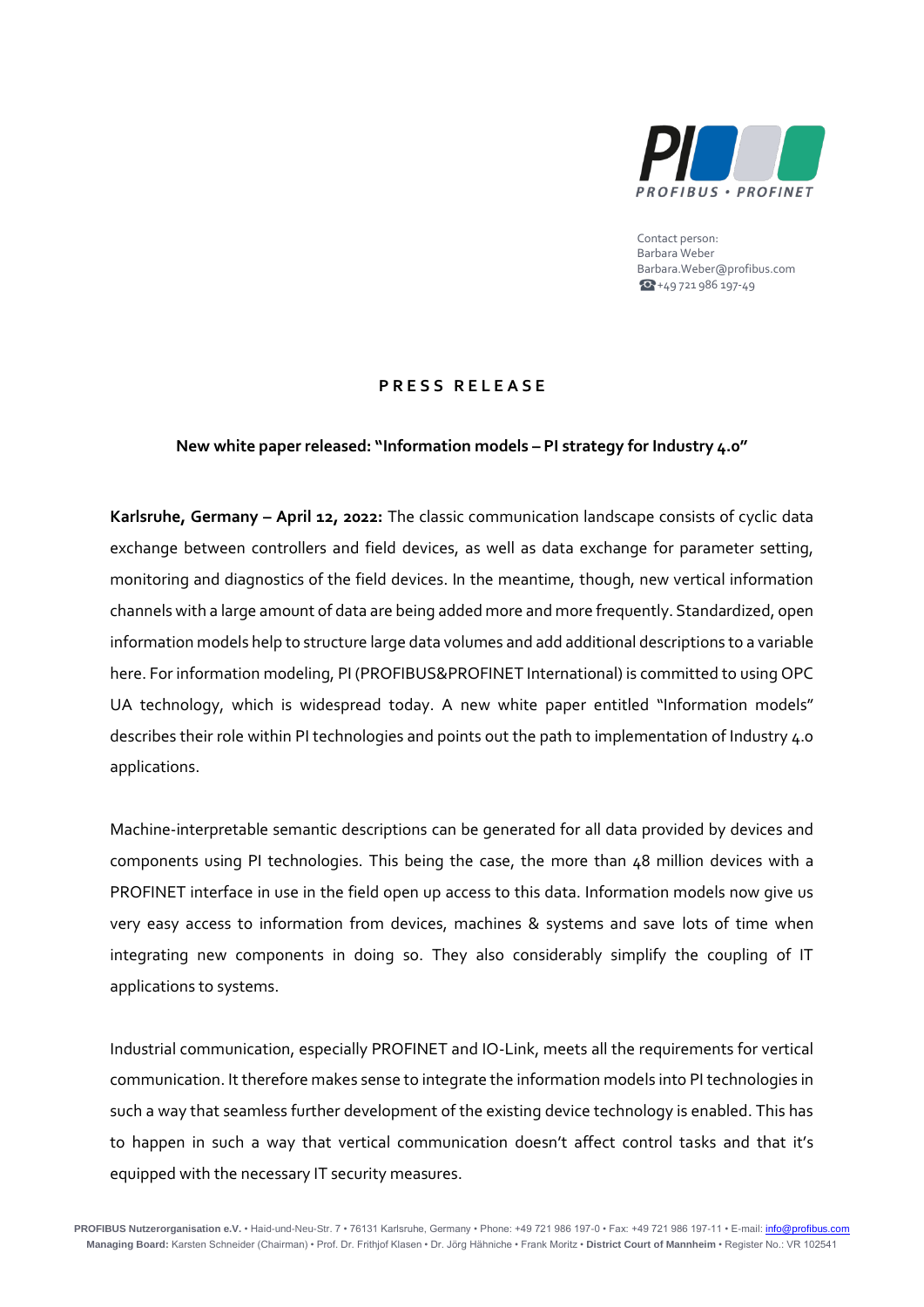

The first standardized, open information models for PROFINET and IO-Link are already available. A successful example of this is PROFIenergy. This profile provides the means to collect energy measurement values in the systems of different manufacturers and therefore make them available to other applications, such as an energy management app, without much effort.

A newly released white paper describes how implementation of information models works in practice, the role played by PI technology there and future areas of focus.

The white paper is available for download for free in both German and English at [www.profibus.com.](http://www.profibus.com/)

\*\*\*

**Graphic:** The new white paper entitled "Information models" describes their role within PI technologies and points out the path to implementation of Industry 4.0 applications.

|                  | <b>White Paper</b>            |  |
|------------------|-------------------------------|--|
|                  | <b>Information models</b>     |  |
|                  | PI Strategy for Industrie 4.0 |  |
|                  |                               |  |
| Version 1.0      | Date: January 2022            |  |
| Order No.: 4.412 |                               |  |
|                  |                               |  |
|                  |                               |  |
|                  |                               |  |
|                  |                               |  |
|                  |                               |  |
|                  |                               |  |
|                  |                               |  |